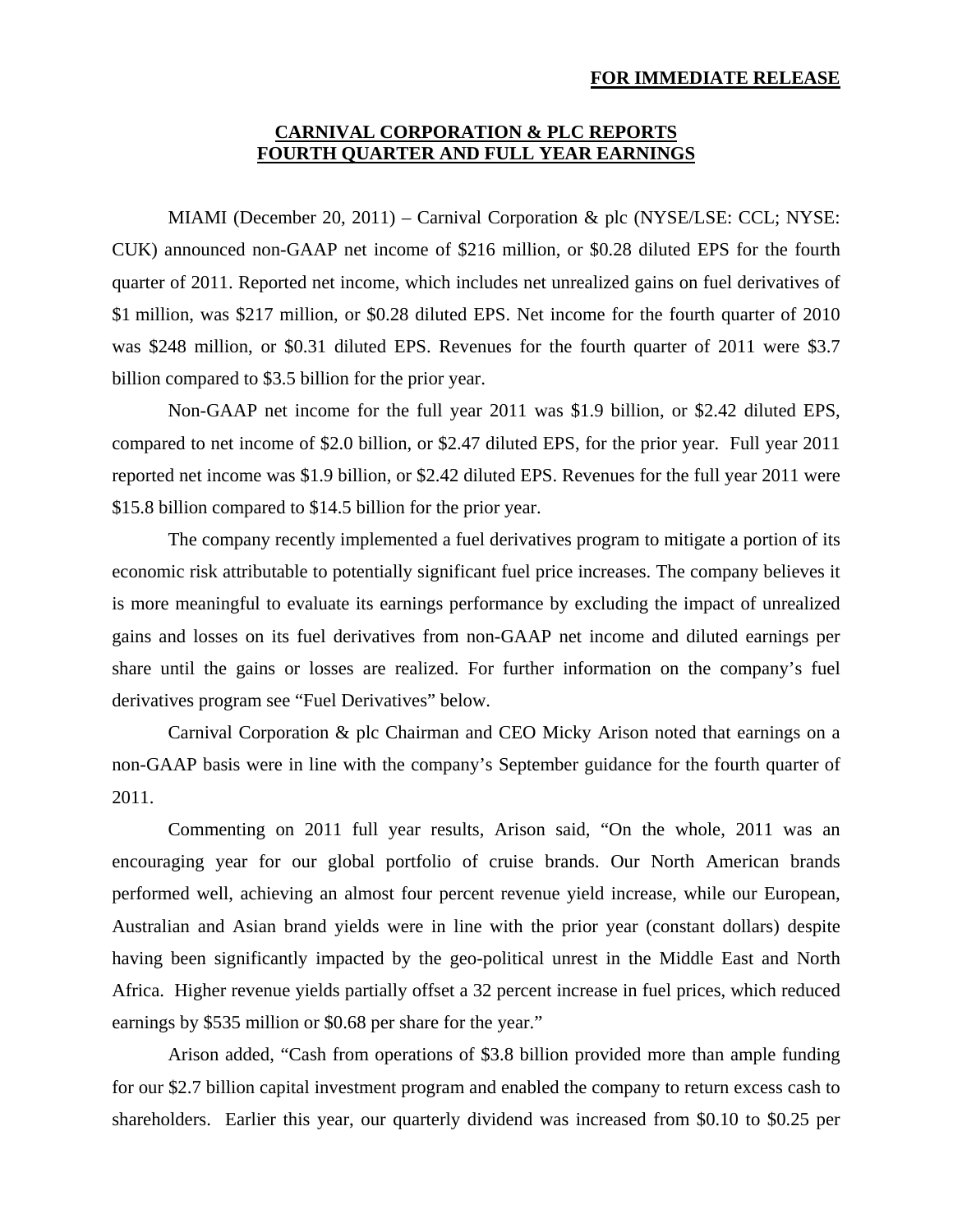share resulting in \$670 million of dividend distributions. In addition, we purchased 14.8 million of the company's shares in the open market at a cost of \$455 million."

Key metrics for the fourth quarter 2011 compared to the prior year were as follows:

- On a constant dollar basis net revenue yields (net revenue per available lower berth day,"ALBD") increased 1.5 percent for 4Q 2011, which was in line with the company's September guidance, up 1.0 to 2.0 percent. Gross revenue yields increased 0.3 percent in current dollars.
- Net cruise costs excluding fuel per ALBD decreased 1.8 percent in constant dollars, less than the September guidance, down 3.0 to 4.0 percent. Gross cruise costs including fuel per ALBD in current dollars increased 2.6 percent.
- Fuel prices increased 39 percent to \$680 per metric ton for 4Q 2011 from \$488 per metric ton in 4Q 2010 and was in line with the September guidance of \$686 per metric ton.
- The company implemented a fuel derivatives program in 4Q 2011, which resulted in \$1 million of net unrealized gains on its portfolio of fuel derivatives. There were no realized gains or losses on fuel derivatives during 4Q 2011.

## **Full Year 2012 Outlook**

At this time, cumulative advance bookings for 2012 are at slightly higher prices with slightly lower occupancies compared to the prior year. For the last six weeks, booking volumes for the first three quarters of 2012 are running well ahead of the prior year at lower prices.

Looking forward, Arison stated, "Our base of business for 2012 is solid and we are experiencing strong booking volumes leading into wave season, our heaviest booking period which begins in early January. Despite the uncertain economic environment, we anticipate a continued slow recovery in yields in 2012 driven by ongoing consumer recognition that our cruises provide an exceptional value."

He added, "A wide array of exciting innovations and the continued modernization of our existing global fleet should drive even greater consumer interest and enthusiasm for our brands. An example is Carnival Cruise Lines' recently announced Fun Ship 2.0, which is a multi-year \$500 million investment to transform the shipboard experience through exciting partnerships and new branded spaces. Carnival Liberty, which was recently re-introduced with several of the new features, has generated exceptional buzz and has been well received by consumers and travel agents."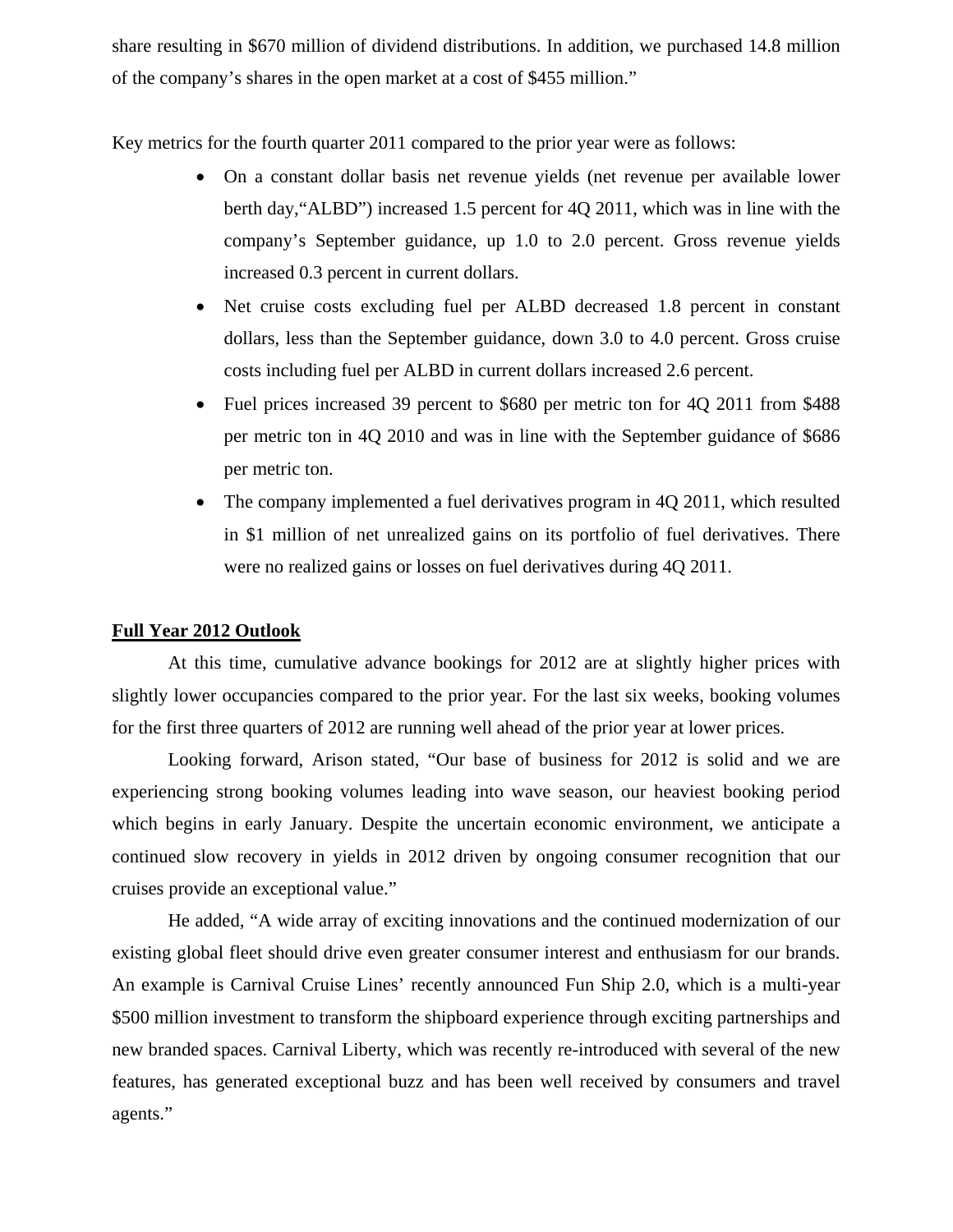Based on current booking trends, the company forecasts full year 2012 net revenue yields, on a constant dollar basis, to be up 1.0 to 2.0 percent. The company expects net cruise costs excluding fuel per ALBD for the full year 2012 to be in line with the prior year on a constant dollar basis. At current exchange rates, full year 2012 net income is expected to be reduced by \$135 million or \$0.17 per share compared to 2011 due to changes in currency exchange rates.

Taking all the above factors into consideration, the company forecasts full year 2012 non-GAAP diluted earnings per share to be in the range of \$2.55 to \$2.85, compared to 2011 non-GAAP diluted earnings of \$2.42 per share.

Arison added, "We remain focused on strategic growth through the addition of two to three new ships per year and expect to continue to return excess cash to shareholders. Based on the above guidance, we estimate our cash from operations will approach \$4 billion in 2012, while our capital investment commitment will be \$2.6 billion. We expect to generate significant free cash flow in 2012 and beyond, which should provide further opportunities to return cash to shareholders."

During 2012, the company will introduce three new ships. Costa Fascinosa is scheduled for delivery in April, while AIDAmar and Carnival Breeze are scheduled for delivery in May. Recently, P&O Cruises (Australia) sold Pacific Sun which will leave the fleet in July 2012.

## **First Quarter 2012 Outlook**

First quarter constant dollar net revenue yields are expected to increase 1.5 to 2.5 percent compared to the prior year. Net cruise costs excluding fuel per ALBD for the first quarter are expected to be up 3.5 to 4.5 percent on a constant dollar basis compared to the prior year due primarily to the higher number of dry-dock days and related costs versus the prior year. Fuel costs for the first quarter are expected to increase \$93 million compared to the prior year, costing an additional \$0.12 per share.

Based on the above factors, including the higher fuel prices, the company expects non-GAAP diluted earnings for the first quarter 2012 to be in the range of \$0.06 to \$0.10 per share versus 2011 non-GAAP earnings of \$0.19 per share.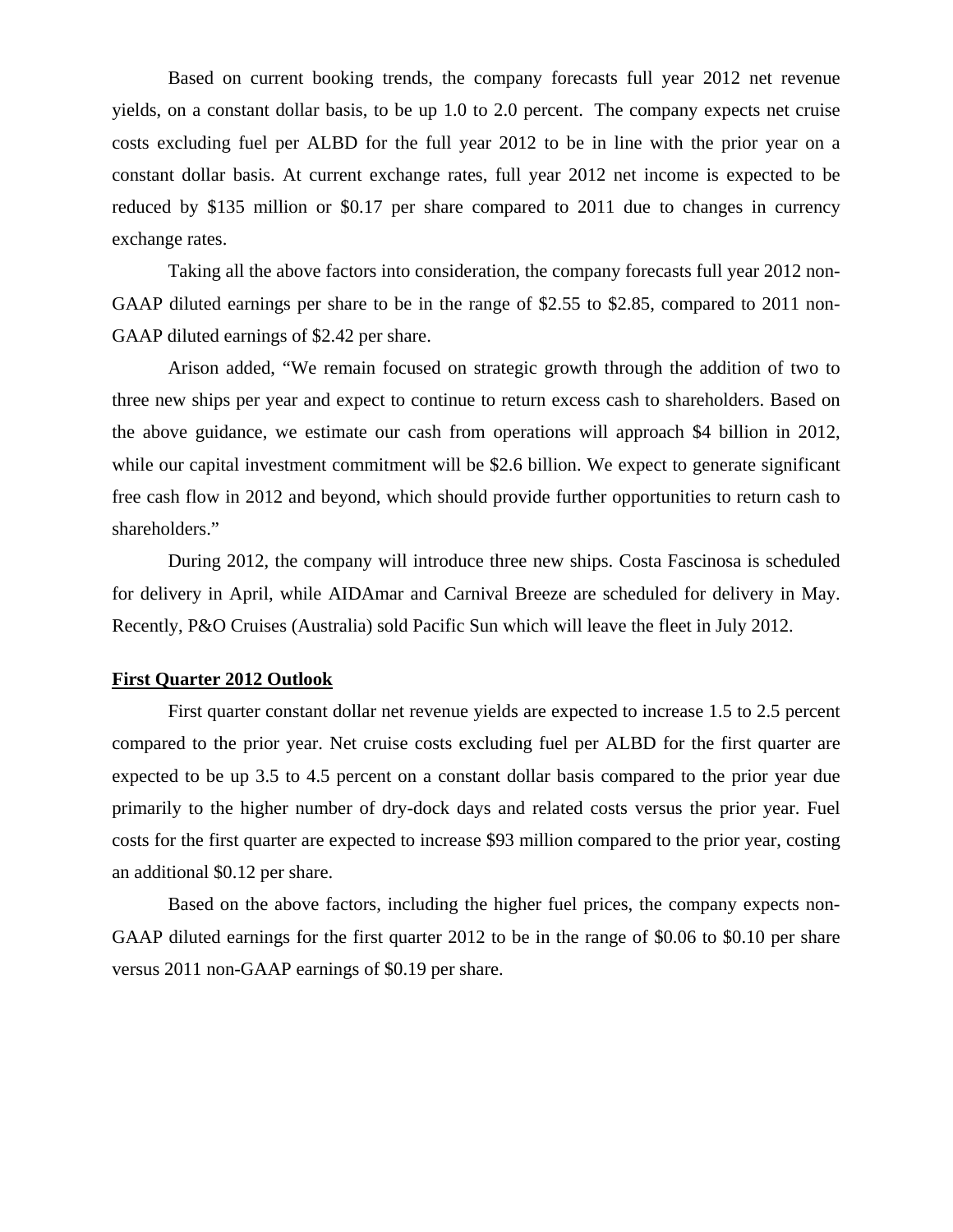## **Selected Key Forecast Metrics**

|                                             |                                  | <b>Full Year 2012</b>             |                                  | <b>First Quarter 2012</b>         |
|---------------------------------------------|----------------------------------|-----------------------------------|----------------------------------|-----------------------------------|
| Year over year change:                      | <b>Current</b><br><b>Dollars</b> | <b>Constant</b><br><b>Dollars</b> | <b>Current</b><br><b>Dollars</b> | <b>Constant</b><br><b>Dollars</b> |
| Net revenue yields                          | $(1.5)$ to $(0.5)\%$             | 1.0 to $2.0\%$                    | $0.5$ to $1.5%$                  | 1.5 to 2.5%                       |
| Net cruise costs excl. fuel / ALBD          | $(3.0)$ to $(2.0)\%$             | $(0.5)$ to $0.5\%$                | 2.5 to 3.5%                      | 3.5 to 4.5%                       |
|                                             |                                  | Full Year 2012                    | <b>First Quarter 2012</b>        |                                   |
| Fuel price per metric ton                   |                                  | \$650                             | \$652                            |                                   |
| Fuel consumption (metric tons in thousands) |                                  | 3,470                             | 860                              |                                   |
| Currency: Euro                              |                                  | \$1.30 to €1                      | \$1.30 to $\bigoplus$            |                                   |
| Sterling                                    |                                  | \$1.55 to £1                      | \$1.55 to $£1$                   |                                   |

## **Fuel Derivatives**

As noted above, the company recently implemented a fuel derivatives program to mitigate a portion of its economic risk attributable to potentially significant fuel price increases. As part of the company's fuel derivatives program, the company will evaluate various derivative products and strategies.

To date under this program, the company has bought Brent crude oil ("Brent") call options and sold Brent put options, collectively referred to as zero cost collars, that established ceiling and floor Brent prices. During the fourth quarter of 2011, the company entered into zero cost collars for approximately 10 percent of its estimated fuel consumption for the second half of fiscal 2012 through fiscal 2015. The company will not realize any economic gain or loss upon the maturity of these zero cost collars unless the price of Brent is above the ceiling price or below the floor price.

The company designed its fuel derivatives program to maximize operational flexibility by utilizing derivative markets with significant trading liquidity. Although these derivatives act as economic hedges, hedge accounting is not applied. Accordingly, the impact of any realized gains and losses on fuel derivatives that mature during each period, as well as any changes in unrealized gains and losses resulting from mark-to-market adjustments on our outstanding fuel derivatives, are recorded as a nonoperating item in the Statements of Income. The company's references to fuel prices and fuel costs exclude the impact of its fuel derivatives program.

The company believes it is more meaningful to evaluate its earnings performance by excluding the impact of unrealized gains and losses on its fuel derivatives from non-GAAP net income and diluted earnings per share until the gains or losses are realized.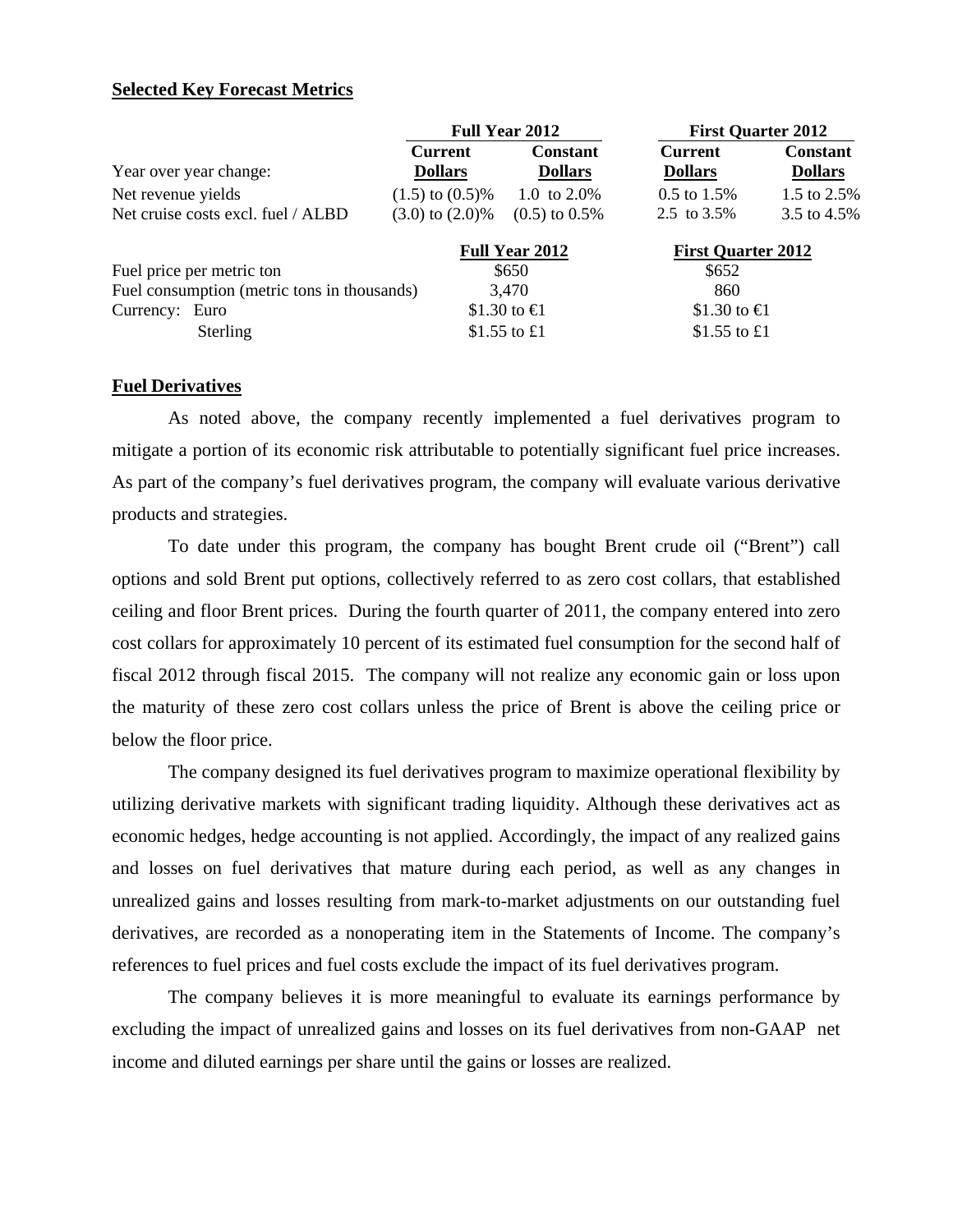At November 30, 2011, the company's outstanding fuel derivatives consisted of zero cost collars on Brent for a portion of the company's estimated fuel exposure as follows:

|               | <b>Brent Barrels</b> | Weighted-average | Weighted-average | <b>Percent of estimated</b> |
|---------------|----------------------|------------------|------------------|-----------------------------|
| Maturities(a) | (in thousands)       | floor price      | ceiling price    | fuel consumption            |
| Q3-Q4 2012    | 1,044                | \$75             | \$135            | 10%                         |
| 2013          | 2,112                | \$74             | \$132            | 10%                         |
| 2014          | 2,112                | \$71             | \$128            | 10%                         |
| 2015          | 2,160                | \$71             | \$125            | 10%                         |

(a) Fuel derivatives mature evenly over each quarter within the above periods.

## **Conference Call**

The company has scheduled a conference call with analysts at 10:00 a.m. EST (3:00 p.m. GMT) today to discuss its 2011 fourth quarter and full year earnings. This call can be listened to live, and additional information can be obtained, via Carnival Corporation & plc's Web site at www.carnivalcorp.com and www.carnivalplc.com.

Carnival Corporation & plc is the largest cruise vacation group in the world, with a portfolio of cruise brands in North America, Europe, Australia and Asia, comprised of Carnival Cruise Lines, Holland America Line, Princess Cruises, Seabourn, AIDA Cruises, Costa Cruises, Cunard, Ibero Cruises, P&O Cruises (UK) and P&O Cruises (Australia).

Together, these brands operate 100 ships totaling 199,000 lower berths with 10 new ships scheduled to be delivered between April 2012 and March 2016. Carnival Corporation & plc also operates Holland America Princess Alaska Tours, the leading tour company in Alaska and the Canadian Yukon. Traded on both the New York and London Stock Exchanges, Carnival Corporation & plc is the only group in the world to be included in both the S&P 500 and the FTSE 100 indices.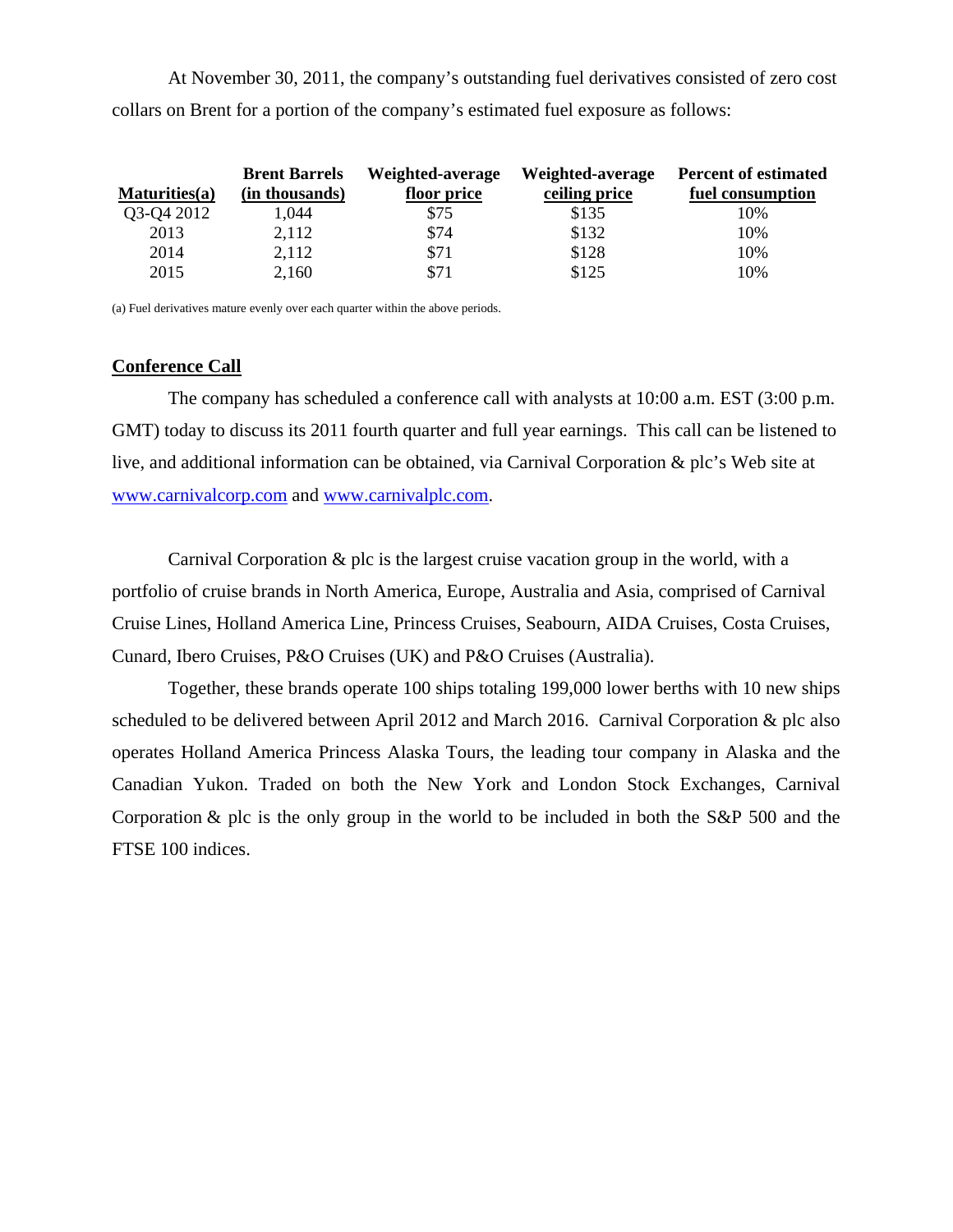#### **Cautionary Note Concerning Factors That May Affect Future Results**

Some of the statements, estimates or projections contained in this earnings release are "forward-looking statements" that involve risks, uncertainties and assumptions with respect to Carnival Corporation & plc, including some statements concerning future results, outlooks, plans, goals and other events which have not yet occurred. These statements are intended to qualify for the safe harbors from liability provided by Section 27A of the Securities Act of 1933 and Section 21E of the Securities Exchange Act of 1934. We have tried, whenever possible, to identify these statements by using words like "will," "may," "could," "should," "would," "believe," "expect," "anticipate," "forecast," "future," "intend," "plan," "estimate," "target" and similar expressions of future intent or the negative of such terms. Because forward-looking statements involve risks and uncertainties, there are many factors that could cause Carnival Corporation & plc's actual results, performance or achievements to differ materially from those expressed or implied in this earnings release. Forward-looking statements include those statements that may impact, among other things, the forecasting of Carnival Corporation & plc's non-GAAP earnings per share, net revenue yields, booking levels, pricing, occupancy, operating, financing and tax costs, fuel expenses, costs per available lower berth day, estimates of ship depreciable lives and residual values, liquidity, goodwill and trademark fair values and outlook. These factors include, but are not limited to, the following: general economic and business conditions; fluctuations in foreign currency exchange rates; the international political climate, armed conflicts, terrorist and pirate attacks, vessel seizures, and threats thereof, and other world events affecting the safety and security of travel; competition from and overcapacity in the cruise ship or land-based vacation businesses; accidents, the spread of contagious diseases and threats thereof, adverse weather conditions or natural disasters and other incidents affecting the health, safety, security and satisfaction of guests and crew; negative publicity concerning the cruise business in general, or Carnival Corporation & plc in particular, including any adverse environmental or community impacts of cruising; lack of continuing availability of attractive, convenient and safe port destinations; changes in and compliance with laws and regulations relating to the protection of persons with disabilities, employment, environment, health, safety, security, tax and other regulations under which Carnival Corporation & plc operates; economic, market and political factors that are beyond Carnival Corporation & plc's control, which could increase its operating, financing and other costs, especially its fuel expenditures; volatility in fuel prices; the ability of Carnival Corporation & plc to implement its shipbuilding programs and ship repairs, maintenance and refurbishments on terms that are favorable or consistent with its expectations; increases in Carnival Corporation & plc's repairs and maintenance expenses and refurbishment costs as its fleet ages; the continued strength of Carnival Corporation & plc's cruise brands and its ability to implement its brand strategies; Carnival Corporation & plc's international operations are subject to additional risks not generally applicable to its U.S. operations; geographic regions in which Carnival Corporation & plc tries to expand its business may be slow to develop and ultimately not develop how it expects; whether Carnival Corporation & plc's future operating cash flow will be sufficient to fund future obligations and whether it will be able to obtain financing, if necessary, in sufficient amounts and on terms that are favorable or consistent with its expectations; the impact of disruptions in the global financial markets or other events may negatively affect the ability of Carnival Corporation & plc's counterparties and others to perform their obligations; continuing financial viability of Carnival Corporation & plc's travel agent distribution system, air service providers and other key vendors in its supply chain and reductions in the availability of, and increases in the pricing for, the services and products provided by these vendors; Carnival Corporation & plc's decisions to self-insure against various risks or its inability to obtain insurance for certain risks at reasonable rates; disruptions and other damages to Carnival Corporation & plc's information technology and other networks and operations, and breaches in data security; loss of key personnel or Carnival Corporation & plc's ability to recruit or retain qualified personnel; union disputes and other employee relation issues; and risks associated with the dual listed company arrangement. Forward-looking statements should not be relied upon as a prediction of actual results. Subject to any continuing obligations under applicable law or any relevant stock exchange rules, Carnival Corporation & plc expressly disclaim any obligation to disseminate, after the date of this release, any updates or revisions to any such forward-looking statements to reflect any change in expectations or events, conditions or circumstances on which any such statements are based.

Jennifer De La Cruz Beth Roberts 1 305 599 2600, ext. 16000 1 305 406 4832

## **MEDIA CONTACT INVESTOR RELATIONS CONTACT**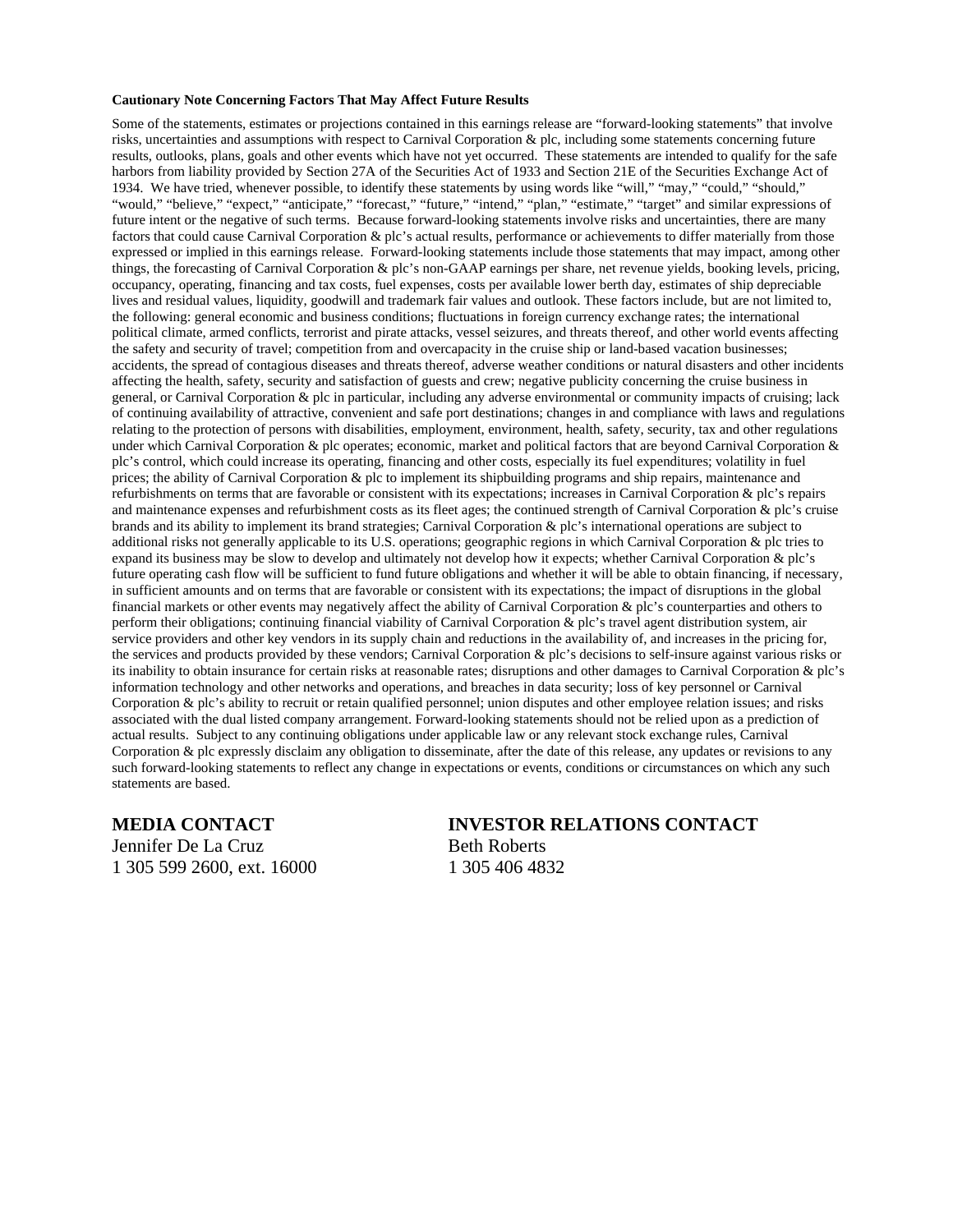### **CARNIVAL CORPORATION & PLC CONSOLIDATED STATEMENTS OF INCOME (UNAUDITED)**

(in millions, except per share data)

|                                                      |                       | <b>Three Months Ended</b><br>November 30, |                          | <b>Twelve Months Ended</b><br>November 30, |  |  |  |
|------------------------------------------------------|-----------------------|-------------------------------------------|--------------------------|--------------------------------------------|--|--|--|
|                                                      | 2011                  | <u>2010</u>                               | 2011                     | <b>2010</b>                                |  |  |  |
| <b>Revenues</b>                                      |                       |                                           |                          |                                            |  |  |  |
| Cruise                                               |                       |                                           |                          |                                            |  |  |  |
| Passenger tickets                                    | \$<br>2,821           | \$ 2,666                                  | \$12,158                 | \$11,084                                   |  |  |  |
| Onboard and other                                    | 847                   | 791                                       | 3,357                    | 3,104                                      |  |  |  |
| Tour and other                                       | 28                    | 40                                        | 278                      | 281                                        |  |  |  |
|                                                      | 3,696                 | 3,497                                     | 15,793                   | 14,469                                     |  |  |  |
| <b>Costs and Expenses</b>                            |                       |                                           |                          |                                            |  |  |  |
| Operating<br>Cruise                                  |                       |                                           |                          |                                            |  |  |  |
| Commissions, transportation and other                | 549                   | 561                                       | 2,461                    | 2,272                                      |  |  |  |
| Onboard and other                                    | 128                   | 124                                       | 506                      | 474                                        |  |  |  |
| Payroll and related                                  | 442                   | 411                                       | 1,723                    | 1,611                                      |  |  |  |
| Fuel                                                 | 583                   | 413                                       | 2,193                    | 1,622                                      |  |  |  |
| Food                                                 | 236                   | 222                                       | 965                      | 869                                        |  |  |  |
| Other ship operating                                 | 606                   | 587                                       | 2,247                    | 2,032                                      |  |  |  |
| Tour and other                                       | 25                    | 38                                        | 204                      | 212                                        |  |  |  |
| Total                                                | 2,569                 | 2,356                                     | 10,299                   | 9,092                                      |  |  |  |
| Selling and administrative                           | 434                   | 433                                       | 1,717                    | 1,614                                      |  |  |  |
| Depreciation and amortization                        | 385                   | 367                                       | 1,522                    | 1,416                                      |  |  |  |
|                                                      | 3,388                 | 3,156                                     | 13,538                   | 12,122                                     |  |  |  |
| <b>Operating Income</b>                              | 308                   | 341                                       | 2,255                    | 2,347                                      |  |  |  |
| <b>Nonoperating (Expense) Income</b>                 |                       |                                           |                          |                                            |  |  |  |
| Interest income                                      | 3                     | 2                                         | 11                       | 12                                         |  |  |  |
| Interest expense, net of capitalized interest        | (92)                  | (93)                                      | (365)                    | (378)                                      |  |  |  |
| Gains on fuel derivatives, net                       | 1(a)                  | $\overline{\phantom{a}}$                  | 1(a)                     |                                            |  |  |  |
| Other (expense) income, net                          | (11)                  | $\overline{5}$                            | 10                       | (2)                                        |  |  |  |
|                                                      | (99)                  | (86)                                      | (343)                    | (368)                                      |  |  |  |
|                                                      |                       |                                           |                          |                                            |  |  |  |
| <b>Income Before Income Taxes</b>                    | 209                   | 255                                       | 1,912                    | 1,979                                      |  |  |  |
| Income Tax Benefit (Expense), Net                    | $\frac{8}{2}$         | (7)                                       |                          | (1)                                        |  |  |  |
| <b>Net Income</b>                                    | S<br>217              | S<br>248                                  | \$1,912                  | \$1,978                                    |  |  |  |
| <b>Earnings Per Share</b>                            |                       |                                           |                          |                                            |  |  |  |
| Basic                                                | $\frac{1}{2}$<br>0.28 | 0.31                                      | 2.43<br><u>\$</u>        | 2.51<br><u>\$</u>                          |  |  |  |
| Diluted                                              | \$<br>0.28            | \$<br>0.31                                | 2.42                     | \$<br>2.47                                 |  |  |  |
| <b>Non-GAAP Earnings Per Share-Diluted</b>           | 0.28(b)               | \$ 0.31                                   | $\underline{\$ 2.42(b)}$ | \$2.47                                     |  |  |  |
| <b>Dividends Declared Per Share</b>                  | \$<br>0.25            | 0.10<br>$\frac{\mathbb{S}}{\mathbb{S}}$   | 1.00<br>\$               | \$<br>0.40                                 |  |  |  |
| <b>Weighted-Average Shares Outstanding - Basic</b>   | <u>778</u>            | 789                                       | <u>787</u>               | 788                                        |  |  |  |
| <b>Weighted-Average Shares Outstanding - Diluted</b> | <u>780</u>            | 801                                       | 789                      | 805                                        |  |  |  |

(a) There were no realized gains or losses on fuel derivatives.

(b) Excludes \$1 million of net unrealized gains on fuel derivatives.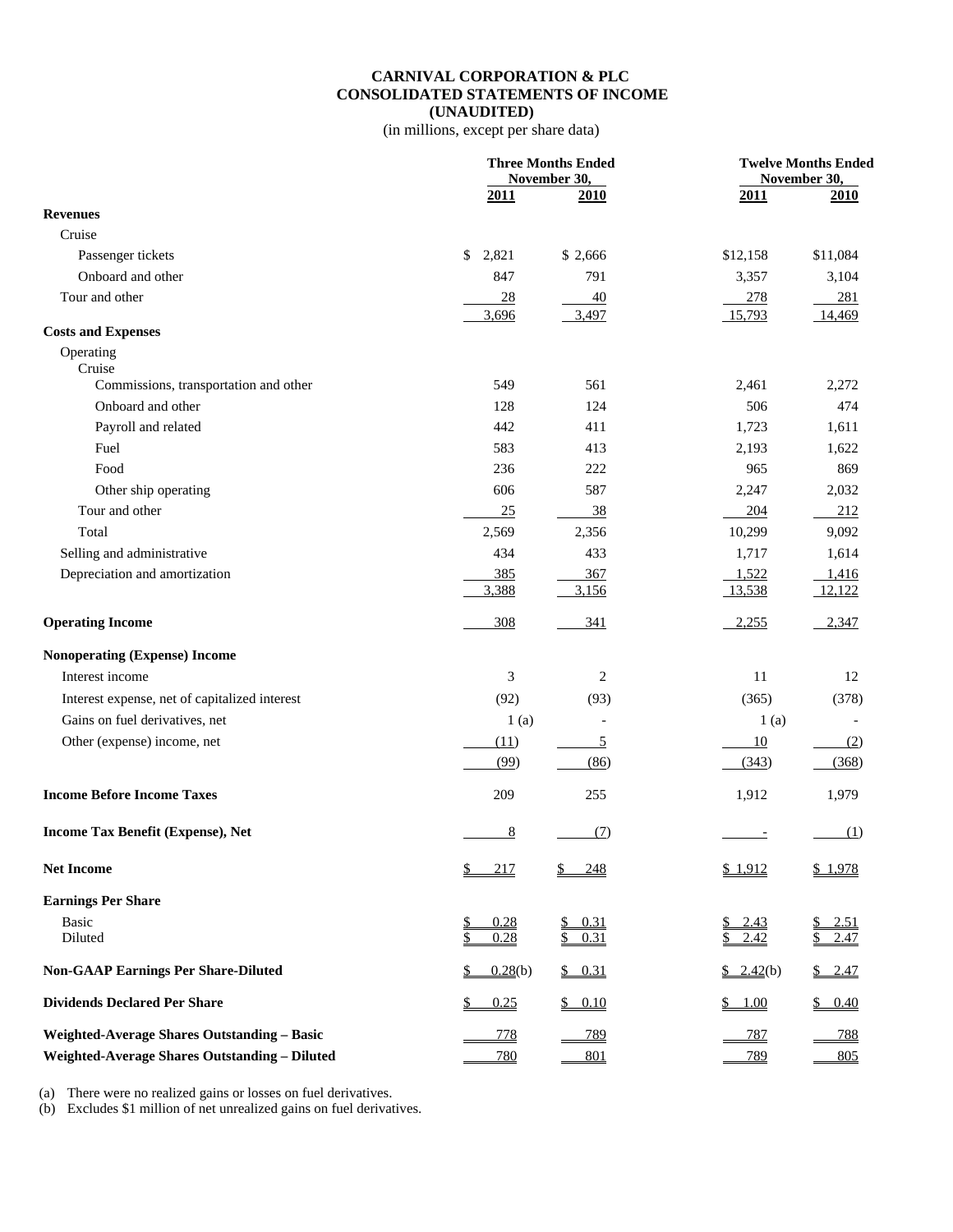## **CARNIVAL CORPORATION & PLC CONSOLIDATED BALANCE SHEETS (UNAUDITED)**

(in millions, except par values)

|                                                                                                            | November 30,        |               |  |
|------------------------------------------------------------------------------------------------------------|---------------------|---------------|--|
|                                                                                                            | 2011                | <u> 2010 </u> |  |
| <b>ASSETS</b>                                                                                              |                     |               |  |
| <b>Current Assets</b>                                                                                      |                     |               |  |
| Cash and cash equivalents                                                                                  | $\mathbb{S}$<br>450 | \$<br>429     |  |
| Trade and other receivables, net                                                                           | 263                 | 248           |  |
| Inventories                                                                                                | 374                 | 320           |  |
| Prepaid expenses and other                                                                                 | 225                 | 247           |  |
| Total current assets                                                                                       | 1,312               | 1,244         |  |
| <b>Property and Equipment, Net</b>                                                                         | 32,054              | 30,967        |  |
| Goodwill                                                                                                   | 3,322               | 3,320         |  |
| <b>Other Intangibles</b>                                                                                   | 1,330               | 1,320         |  |
| <b>Other Assets</b>                                                                                        | 619                 | 639           |  |
|                                                                                                            | \$38,637            | 37,490<br>S.  |  |
| <b>LIABILITIES AND SHAREHOLDERS' EQUITY</b>                                                                |                     |               |  |
| <b>Current Liabilities</b>                                                                                 |                     |               |  |
| Short-term borrowings                                                                                      | \$<br>281           | \$<br>740     |  |
| Current portion of long-term debt                                                                          | 1,019               | 613           |  |
| Accounts payable                                                                                           | 576                 | 503           |  |
| Accrued liabilities and other                                                                              | 1,123               | 1,094         |  |
| Customer deposits<br>Total current liabilities                                                             | 3,106               | 2,805         |  |
|                                                                                                            | 6,105               | 5,755         |  |
| <b>Long-Term Debt</b>                                                                                      | 8,053               | 8,011         |  |
| <b>Other Long-Term Liabilities and Deferred Income</b>                                                     | 647                 | 693           |  |
| <b>Shareholders' Equity</b>                                                                                |                     |               |  |
| Common stock of Carnival Corporation, \$0.01 par value;<br>1,960 shares authorized; 647 shares at 2011 and |                     |               |  |
| 646 shares at 2010 issued                                                                                  | 6                   | 6             |  |
| Ordinary shares of Carnival plc, \$1.66 par value; 215                                                     |                     |               |  |
| shares at 2011 and 214 shares at 2010 issued                                                               | 357                 | 355           |  |
| Additional paid-in capital                                                                                 | 8,180               | 8,094         |  |
| Retained earnings                                                                                          | 18,349              | 17,224        |  |
| Accumulated other comprehensive loss                                                                       | (209)               | (254)         |  |
| Treasury stock, 52 shares at 2011 and 39 shares at 2010                                                    |                     |               |  |
| of Carnival Corporation and 33 shares at 2011 and                                                          |                     |               |  |
| 31 shares at 2010 of Carnival plc, at cost                                                                 | (2,851)             | (2, 394)      |  |
| Total shareholders' equity                                                                                 | 23,832              | 23,031        |  |
|                                                                                                            | \$<br>38,637        | 37,490        |  |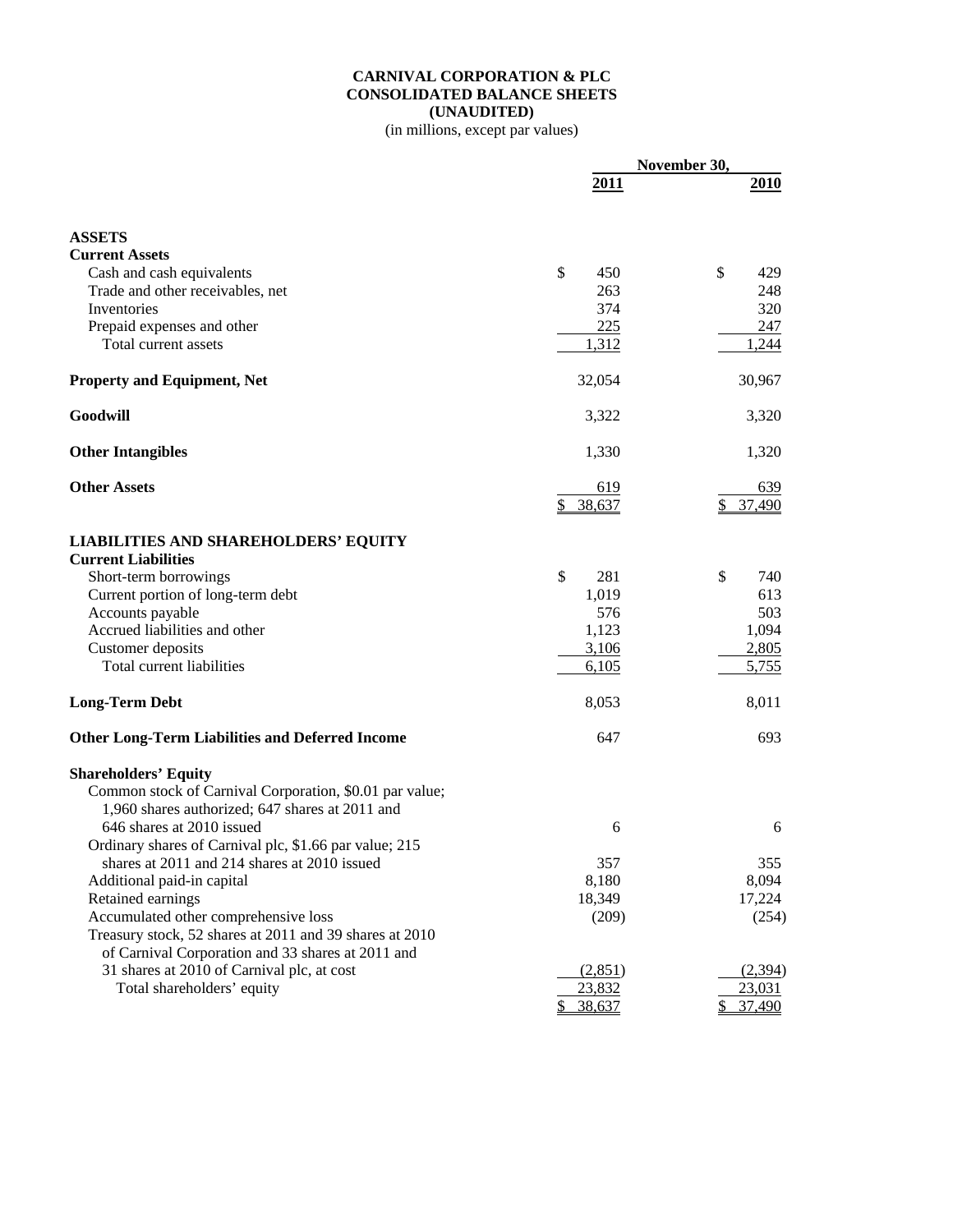## **CARNIVAL CORPORATION & PLC OTHER INFORMATION**

|                                             |            | <b>Three Months Ended</b><br>November 30, | <b>Twelve Months Ended</b><br>November 30, |           |  |  |
|---------------------------------------------|------------|-------------------------------------------|--------------------------------------------|-----------|--|--|
|                                             | 2011       | 2010                                      | 2011                                       | 2010      |  |  |
| STATISTICAL INFORMATION                     |            |                                           |                                            |           |  |  |
| Passengers carried (in thousands)           | 2,367      | 2,259                                     | 9,559                                      | 9,147     |  |  |
| Occupancy percentage (a)                    | 103.2%     | 103.8%                                    | 106.2%                                     | 105.6%    |  |  |
| Fuel consumption (metric tons in thousands) | 858        | 846                                       | 3,395                                      | 3,319     |  |  |
| Fuel cost per metric tons consumed          | 680<br>S.  | 488<br>\$.                                | \$<br>646                                  | \$<br>489 |  |  |
| Currencies                                  |            |                                           |                                            |           |  |  |
| U.S. dollar to $\bigoplus$                  | 1.37<br>S. | \$1.35                                    | \$1.40                                     | \$ 1.33   |  |  |
| U.S. dollar to £1                           | \$1.58     | \$1.58                                    | \$1.60                                     | \$1.55    |  |  |
| U.S. dollar to Australian dollar            | 1.02<br>S. | \$<br>.97                                 | \$1.03                                     | .91       |  |  |
| <b>CASH FLOW INFORMATION</b>                |            |                                           |                                            |           |  |  |
| Cash from operations                        | 749<br>S.  | \$ 734                                    | \$3,766                                    | \$3,818   |  |  |
| Capital expenditures                        | 261<br>S   | 741<br>S.                                 | \$2,696                                    | \$3,579   |  |  |
| Dividends paid                              | 197<br>S   | S<br>79                                   | 671<br>S.                                  | 237<br>S. |  |  |

(a) In accordance with cruise business practice, occupancy is calculated using a denominator of two passengers per cabin even though some cabins can accommodate three or more passengers. Percentages in excess of 100% indicate that on average more than two passengers occupied some cabins.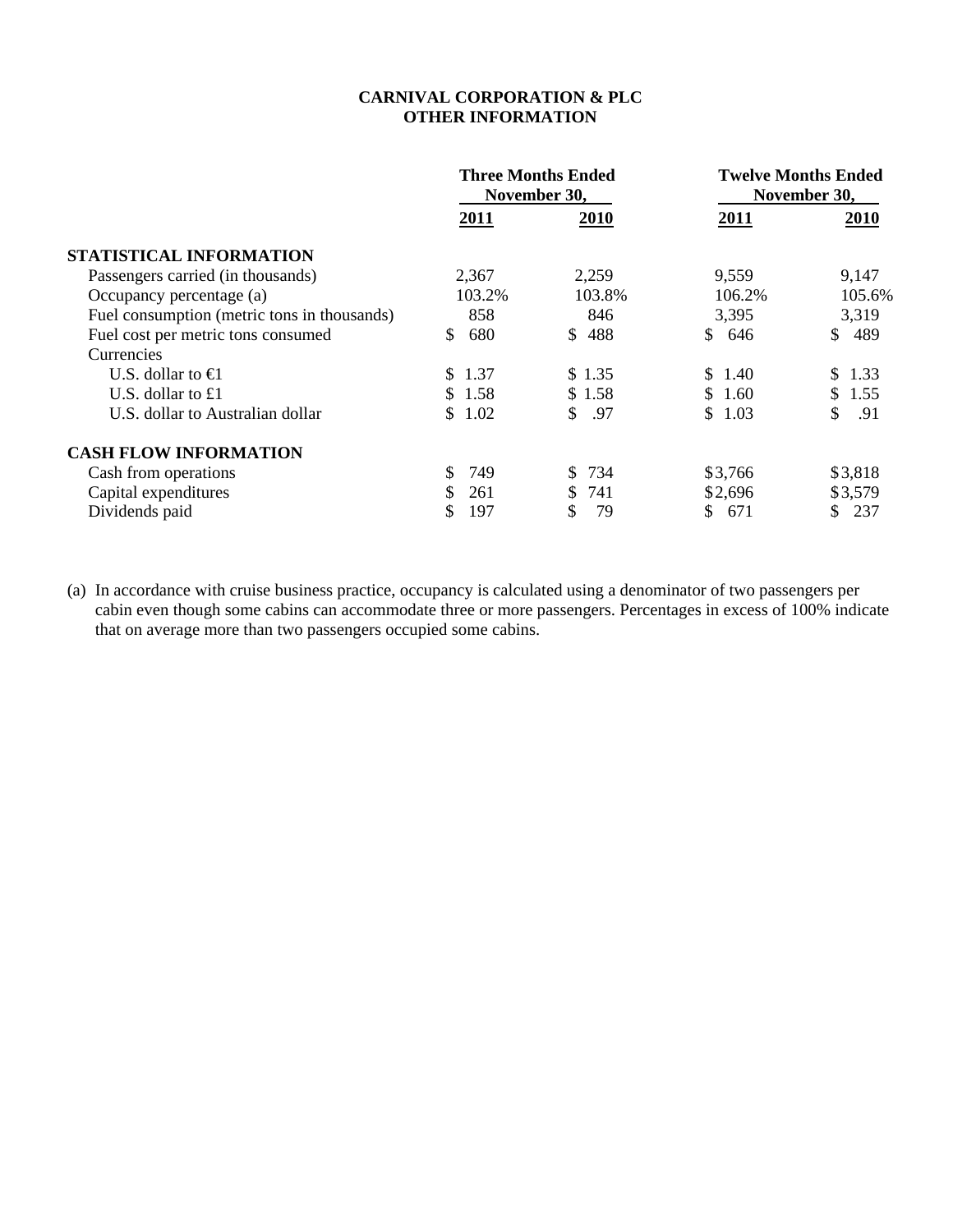# **CARNIVAL CORPORATION & PLC NON-GAAP FINANCIAL MEASURES**

Consolidated gross and net revenue yields were computed by dividing the gross and net cruise revenues, without rounding, by ALBDs as follows (dollars in millions, except yields) (a) (b):

|                                                                                                              |                             |     | <b>Three Months Ended</b><br>November 30, |                             |                                 |     | <b>Twelve Months Ended</b><br>November 30, |                                 |
|--------------------------------------------------------------------------------------------------------------|-----------------------------|-----|-------------------------------------------|-----------------------------|---------------------------------|-----|--------------------------------------------|---------------------------------|
|                                                                                                              | 2011                        |     | 2011<br><b>Constant</b><br><b>Dollar</b>  | 2010                        | 2011                            |     | 2011<br><b>Constant</b><br><b>Dollar</b>   | 2010                            |
| Passenger ticket revenues<br>Onboard and other revenues<br><b>Gross cruise revenues</b><br>Less cruise costs | \$<br>2,821<br>847<br>3,668 | \$  | 2,805<br>842<br>3,647                     | \$<br>2,666<br>791<br>3,457 | \$<br>12,158<br>3,357<br>15,515 | \$. | 11,901<br>3,299<br>15,200                  | \$<br>11,084<br>3,104<br>14,188 |
| Commissions, transportation and other<br>Onboard and other                                                   | (549)<br>(128)<br>(677)     |     | (547)<br>(126)<br>(673)                   | (561)<br>(124)<br>(685)     | (2,461)<br>(506)<br>(2,967)     |     | (2,421)<br>(495)<br>(2,916)                | (2,272)<br>(474)<br>(2,746)     |
| Net passenger ticket revenues<br>Net onboard and other revenues<br>Net cruise revenues                       | 2,272<br>719<br>2,991       |     | 2,258<br>716<br>2,974                     | 2.105<br>667<br>2,772       | 9,697<br>2,851<br>12,548        |     | 9,480<br>2.804<br>12,284                   | 8,812<br>2.630<br>11,442        |
| ALBDs (c)                                                                                                    | 17,792,044                  |     | 17,792,044                                | 16,824,720                  | 69,970,910                      |     | 69,970,910                                 | 66,545,164                      |
| <b>Gross revenue vields</b><br>% increase (decrease) vs. 2010                                                | \$<br>206.19<br>0.3%        | \$  | 205.03<br>(0.2)%                          | \$<br>205.48                | \$<br>221.74<br>4.0%            | \$  | 217.24<br>1.9%                             | \$<br>213.21                    |
| Net revenue yields<br>% increase vs. 2010                                                                    | \$<br>168.15<br>2.1%        | \$  | 167.17<br>1.5%                            | \$<br>164.74                | \$<br>179.35<br>4.3%            | \$  | 175.56<br>2.1%                             | \$<br>171.94                    |
| Net passenger ticket revenue yields<br>% increase vs. 2010                                                   | \$<br>127.72<br>2.1%        | \$. | 126.93<br>1.5%                            | \$<br>125.07                | \$<br>138.60<br>4.7%            | \$  | 135.49<br>2.3%                             | \$<br>132.41                    |
| Net onboard and other revenue yields<br>% increase vs. 2010                                                  | \$<br>40.43<br>1.9%         | \$  | 40.23<br>1.4%                             | \$<br>39.67                 | \$<br>40.75<br>3.1%             | \$  | 40.07<br>1.4%                              | \$<br>39.52                     |

Consolidated gross and net cruise costs and net cruise costs excluding fuel per ALBD were computed by dividing the gross and net cruise costs and net cruise costs excluding fuel, without rounding, by ALBDs as follows (dollars in millions, except costs per ALBD) (a) (b):

|                                                                               |                          |     | <b>Three Months Ended</b><br>November 30, |              |                      |     | <b>Twelve Months Ended</b><br>November 30, |              |
|-------------------------------------------------------------------------------|--------------------------|-----|-------------------------------------------|--------------|----------------------|-----|--------------------------------------------|--------------|
|                                                                               | 2011                     |     | 2011<br><b>Constant</b><br><b>Dollar</b>  | 2010         | 2011                 |     | 2011<br><b>Constant</b><br><b>Dollar</b>   | 2010         |
| Cruise operating expenses<br>Cruise selling and administrative                | \$<br>2,544              | \$  | 2,535                                     | \$<br>2,318  | \$<br>10,095         | \$  | 9,952                                      | \$<br>8,880  |
| expenses $(d)$                                                                | 433                      |     | 430                                       | 425          | 1.696                |     | 1,666                                      | 1,583        |
| <b>Gross cruise costs</b>                                                     | 2,977                    |     | 2,965                                     | 2,743        | 11,791               |     | 11,618                                     | 10,463       |
| Less cruise costs included in net<br>cruise revenues                          |                          |     |                                           |              |                      |     |                                            |              |
| Commissions, transportation and other                                         | (549)                    |     | (547)                                     | (561)        | (2,461)              |     | (2,421)                                    | (2,272)      |
| Onboard and other                                                             | (128)                    |     | (126)                                     | (124)        | (506)                |     | (495)                                      | (474)        |
| Net cruise costs                                                              | 2,300                    |     | 2,292                                     | 2,058        | 8,824                |     | 8,702                                      | 7,717        |
| Less fuel                                                                     | (583)                    |     | (583)                                     | (413)        | (2,193)              |     | (2,193)                                    | (1,622)      |
| Net cruise costs excluding fuel                                               | 1,717                    |     | 1,709                                     | .645         | 6,631                |     | 6,509                                      | 6,095        |
| ALBDs(c)                                                                      | 17,792,044               |     | 17,792,044                                | 16,824,720   | 69,970,910           |     | 69,970,910                                 | 66,545,164   |
| Gross cruise costs per ALBD<br>% increase vs. 2010                            | \$<br>167.28<br>2.6%     | \$  | 166.66<br>2.2%                            | \$<br>163.03 | \$<br>168.51<br>7.2% | \$  | 166.05<br>5.6%                             | \$<br>157.23 |
| Net cruise costs per ALBD                                                     | \$<br>129.24             | \$. | 128.80                                    | \$<br>122.30 | \$<br>126.11         | \$. | 124.37                                     | \$<br>115.96 |
| % increase vs. 2010                                                           | 5.7%                     |     | 5.3%                                      |              | 8.8%                 |     | 7.3%                                       |              |
| Net cruise costs excluding fuel<br>per ALBD<br>% (decrease) increase vs. 2010 | \$<br>96.47<br>$(1.3)\%$ | \$  | 96.03<br>$(1.8)\%$                        | \$<br>97.77  | \$<br>94.76<br>3.5%  | \$  | 93.02<br>1.6%                              | \$<br>91.59  |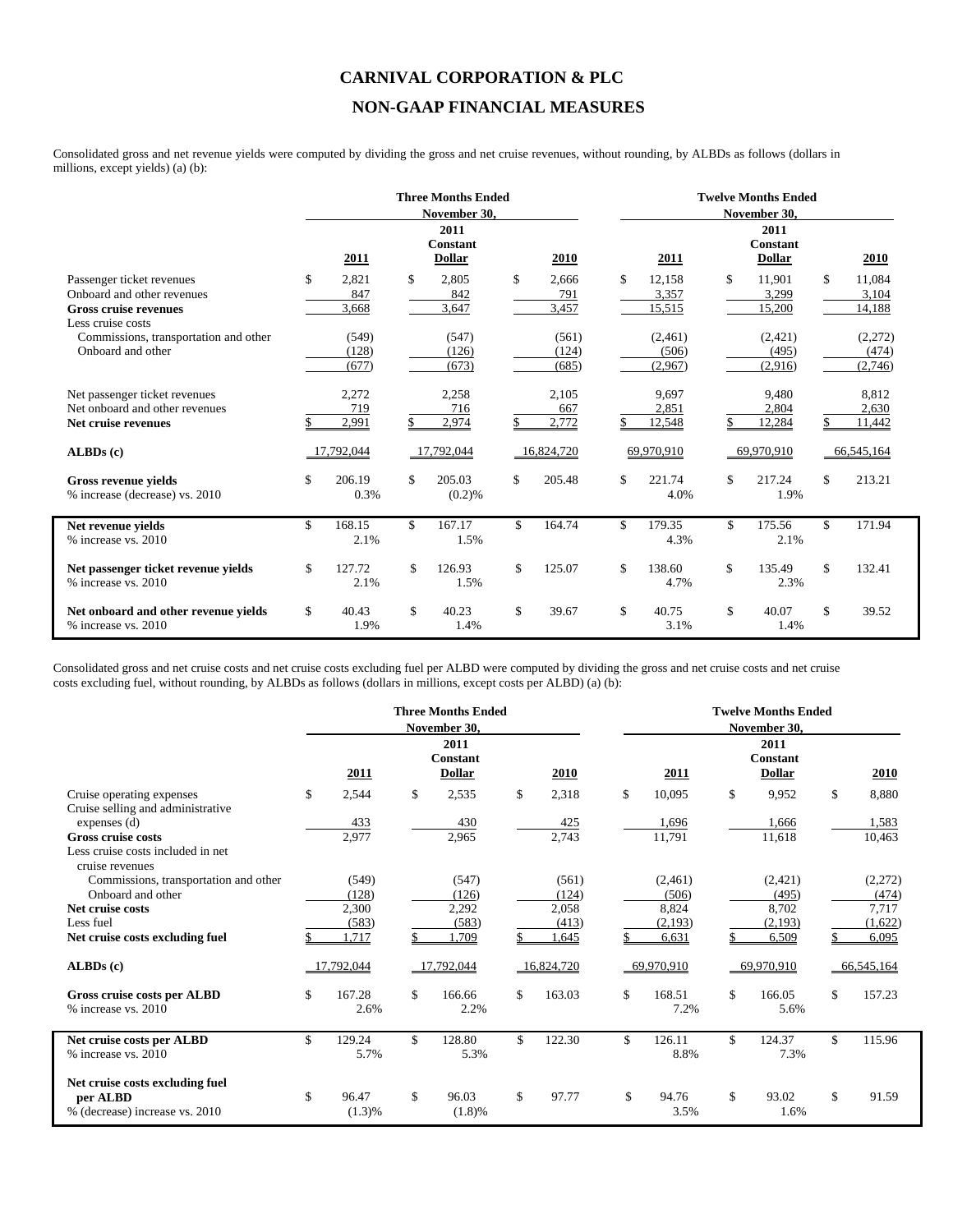## **CARNIVAL CORPORATION & PLC**

## **NON-GAAP FINANCIAL MEASURES (CONTINUED)**

Non-GAAP fully diluted earnings per share was computed as follows (in millions, except per share data) (b) (e):

|                                                                                                                                                 | 2011         | <b>Three Months Ended</b><br>November 30.<br><b>2010</b> | <b>Twelve Months Ended</b><br>November 30.<br><b>2010</b><br>2011 |
|-------------------------------------------------------------------------------------------------------------------------------------------------|--------------|----------------------------------------------------------|-------------------------------------------------------------------|
| Net income - diluted<br>U.S. GAAP net income<br>Unrealized gains on fuel derivatives, net<br>Non-GAAP net income                                | 217<br>216   | \$<br>250<br>250                                         | \$1,912<br>\$1,989<br>\$1,989<br>1,911                            |
| Weighted-average shares outstanding - diluted                                                                                                   | 780          | 801                                                      | 789<br>805                                                        |
| <b>Earnings per share - diluted</b><br>U.S. GAAP earnings per share<br>Unrealized gains on fuel derivatives, net<br>Non-GAAP earnings per share | 0.28<br>0.28 | 0.31<br>\$.<br>0.31                                      | 2.42<br>2.47<br>\$2.47<br>2.42                                    |

### *Notes to Non-GAAP Financial Measures*

(a) We use net cruise revenues per ALBD ("net revenue yields"), net cruise costs per ALBD and net cruise costs excluding fuel per ALBD as significant non-GAAP financial measures of our cruise segment financial performance. These measures enable us to separate the impact of predictable capacity changes from the more unpredictable rate changes that affect our business. We believe these non-GAAP measures provide useful information to investors and expanded insight to measure our revenue and cost performance as a supplement to our consolidated financial statements.

Net revenue yields are commonly used in the cruise business to measure a company's cruise segment revenue performance and for revenue management purposes. We use "net cruise revenues" rather than "gross cruise revenues" to calculate net revenue yields. We believe that net cruise revenues is a more meaningful measure in determining revenue yield than gross cruise revenues because it reflects the cruise revenues earned net of our most significant variable costs, which are travel agent commissions, cost of air and other transportation, certain other costs that are directly associated with onboard and other revenues and credit card fees. Substantially all of our remaining cruise costs are largely fixed, except for the impact of changing prices, once our ship capacity levels have been determined.

Net passenger ticket revenues reflect gross cruise revenues, net of (1) onboard and other revenues, (2) commissions, transportation and other costs and (3) onboard and other cruise costs. Net onboard and other revenues reflect gross cruise revenues, net of (1) passenger ticket revenues, (2) commissions, transportation and other costs and (3) onboard and other cruise costs. Net passenger ticket revenue yields and net onboard and other revenue yields are computed by dividing net passenger ticket revenues and net onboard and other revenues by ALBDs.

Net cruise costs per ALBD and net cruise costs excluding fuel per ALBD are the most significant measures we use to monitor our ability to control our cruise segment costs rather than gross cruise costs per ALBD. We exclude the same variable costs that are included in the calculation of net cruise revenues to calculate net cruise costs with and without fuel to avoid duplicating these variable costs in our non-GAAP financial measures.

We have not provided estimates of future gross revenue yields or future gross cruise costs per ALBD because the quantitative reconciliations of forecasted gross cruise revenues to forecasted net cruise revenues or forecasted gross cruise costs to forecasted net cruise costs would include a significant amount of uncertainty in projecting the costs deducted to arrive at this measure. As such, management does not believe that this reconciling information would be meaningful.

In addition, because our Europe, Australia & Asia cruise brands utilize the euro, sterling and Australian dollar to measure their results and financial condition, the translation of those operations to our U.S. dollar reporting currency results in increases in reported U.S. dollar revenues and expenses if the U.S. dollar weakens against these foreign currencies and decreases in reported U.S. dollar revenues and expenses if the U.S. dollar strengthens against these foreign currencies. Accordingly, we also monitor and report these non-GAAP financial measures assuming the 2011 periods' currency exchange rates have remained constant with the 2010 periods' rates, or on a "constant dollar basis," in order to remove